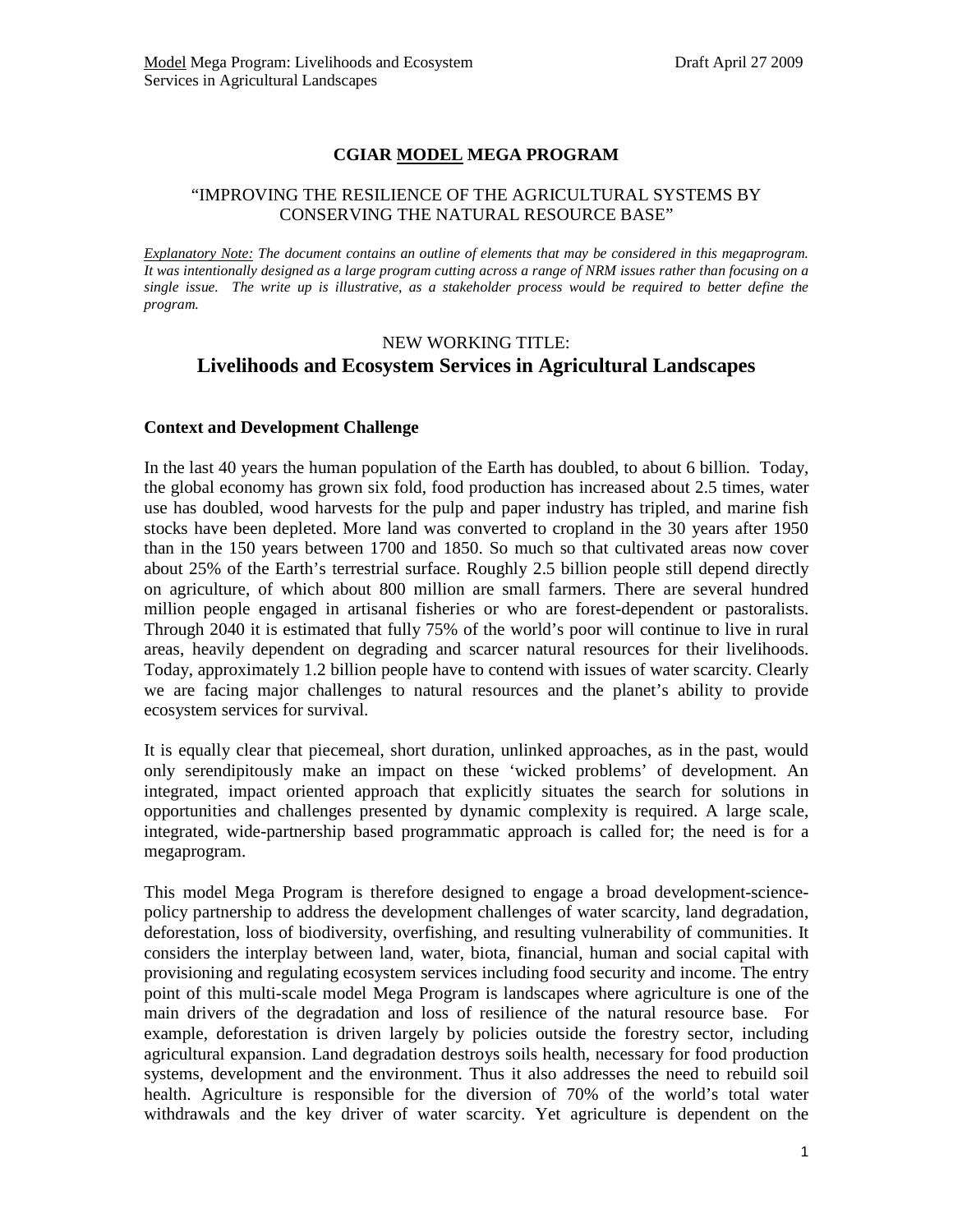sustainable management of natural resources, and therefore must be more adaptive in the face of uncertainty in a rapidly changing world.

The CGIAR Centers are uniquely placed at the nexus between agriculture and natural resources management – from successes of feeding the world in its commodity oriented centres, through a deep understanding and successes in integrating agriculture productivity into sustainability and equity goals that the ecoregional and natural resources Centres have delivered – to act as the boundary spanning organizations that can, with its extensive networks of partners, bridge between the twin demands of feeding the world and securing its ability to sustain livelihoods and life under severely challenging circumstances. The CGIAR Centers have been at the heart of averting major hunger catastrophes in the past, and are at the heart of deliberations on how to manage land, carbon, water and other resources more efficiently and sustainably at present.

The model Mega Program addresses the need to reverse degradation of ecosystem services in multifunctional landscapes, and tradeoffs incurred when using the natural resource base of water, land, atmosphere, and biodiversity for food production and income generation. Accordingly, results will be used to guide policies and investment strategies to bring about change in the management of natural resources and agriculture to improve livelihoods and ecosystem health. It includes issues of policies, institutions, and political ecology including gender, power relations, and access to resources. It will consider drivers of change including global trade, urbanization, climate change, and energy demand. Choices will have to be informed as to which ecosystem services should be traded off against each other, in other words whether we choose multi-functional, diverse or highly specialized landscapes in particular cases and what the implications might be for intensification, efficiency and sustainability strategies.

We recognize the role of plant breeding in building resilience and therefore the need to maintain active and dynamic links between this Mega Program and others that focus more on breeding and crop development. The implication of this is that plant breeding will not be an objective or a theme in this model Mega Program, rather this program deals with integration at the landscape scale, in which plant breeding may have an important role.

## **Comparative Advantage and Opportunities: the Added Value and what's New?**

Taking an integrative approach in terms of landscape and partnerships will yield impact to a degree not yet realized by NRM research. Research on managing natural resources and key ecosystem services have been a key part of the research of the CGIAR centers, and a number of other national and international organizations. This work has produced useful outputs but it has neither been adequately integrative and coherent across the various initiatives, nor has the nature, scope or scale of the partnerships employed been conducive to translating the research into large development outcomes. The proposed model Mega Program will build upon the positive outcomes of this past research, and deepen elements of integration and partnership.

## *Integration and Coherence*

The research integrates issues of resource management within a landscape to find opportunities that would otherwise be missed when looking at the problem from a perspective of a single resource. This research will take a landscape approach in which particular management options, intervention zones and hotspots will be identified for research. The key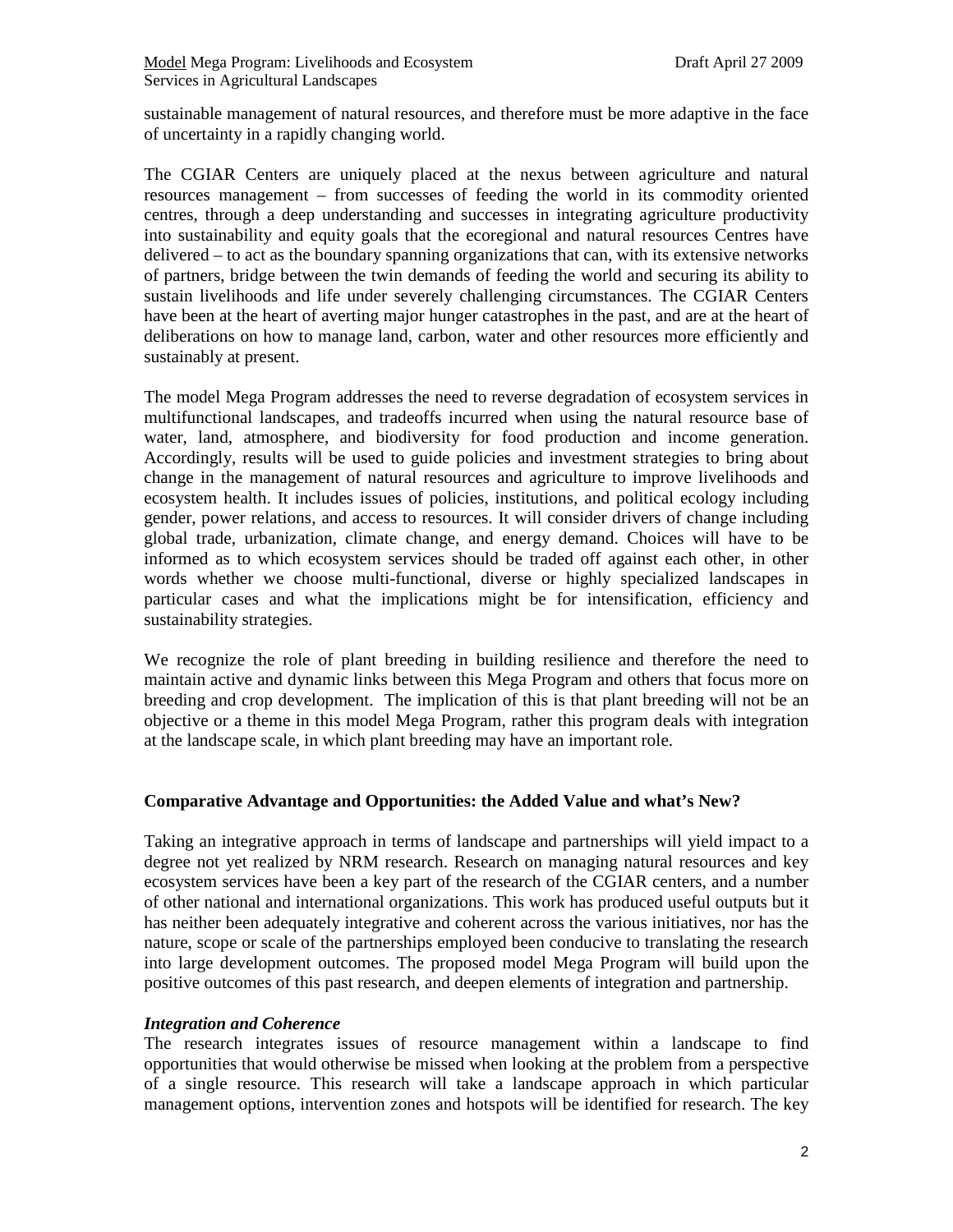elements of natural resources impacting on development challenges faced in these defined domains will be studied, with a view to improving livelihoods through improved sustainability, efficiency and productivity of this system. This will involve integrative research involving dimensions of key ecosystem services within the wider landuses, as well as socioeconomic and policy considerations, in order to reduce vulnerability of human populations.

## *Strategic Partnerships*

The full development of this Mega Program requires the involvement of a broad spectrum of partnerships to translate science into development to address critical development challenges. New and dynamic forms of partnerships will be required, involving the CGIAR centers and other relevant research, development and policy partners at different levels and scales (international, regional, national and local organizations) as well as thematic expertise (land, water, biota, etc.). Involvement of partners will therefore be required from the very beginning of development of the model Mega Program, right through its implementation, and also in the monitoring and review of progress. The model Mega Program will allow for changes in partnership configuration to be able to address key issues as they arise.

CGIAR centers would be expected to play catalytic and interfacing (boundary spanning) roles in engaging these organizations, based on its global knowledge and experience of agriculture and natural resource systems. The CGIAR system contributes and leverages the data sets and evidence base that it has generated over years and which is available to impact on the development challenges. The new CGIAR Consortium presents the opportunity, and has a capacity, to bring the larger environment and climate change community, combining and building on strengths of both communities.

## **Scope of the Program**

The scope of this Program is essentially bounded by the development challenge presented by environmental problems of scarcity and degradation of key resources and ecosystem services as they impact on livelihoods, especially the vulnerability of people who live in agricultural and forested landscapes. In this regard the program will address issues on sustainable use and management of natural resources; sustainable intensification; and sustainable diversification in agricultural and forestry systems, aimed at enhancing livelihoods and promoting environmental health.

The *impact thesis* underpinning this Mega Program is: Practices and policies that result in more robust landscapes will deliver a more reliable stream of long-term benefits from ecosystem services for people. This will result from addressing science challenges related to developing a better understanding of complex interactions. This increased understanding will lead to applications that will be developed and tested to deal with major development challenges.

*Geographic scope – multiple nested scales:* This Mega Program considers hotspot issues of degradation and scarcity, and will operate in "NRM hotspots" sites with an entry point at the landscape scale. It will consider multiple nested scales, reflecting the insight that it is important to 'right-scale' research to the scale of the problem, opportunity or change process that is at the heart of the objective of the research. This could in some cases involve nesting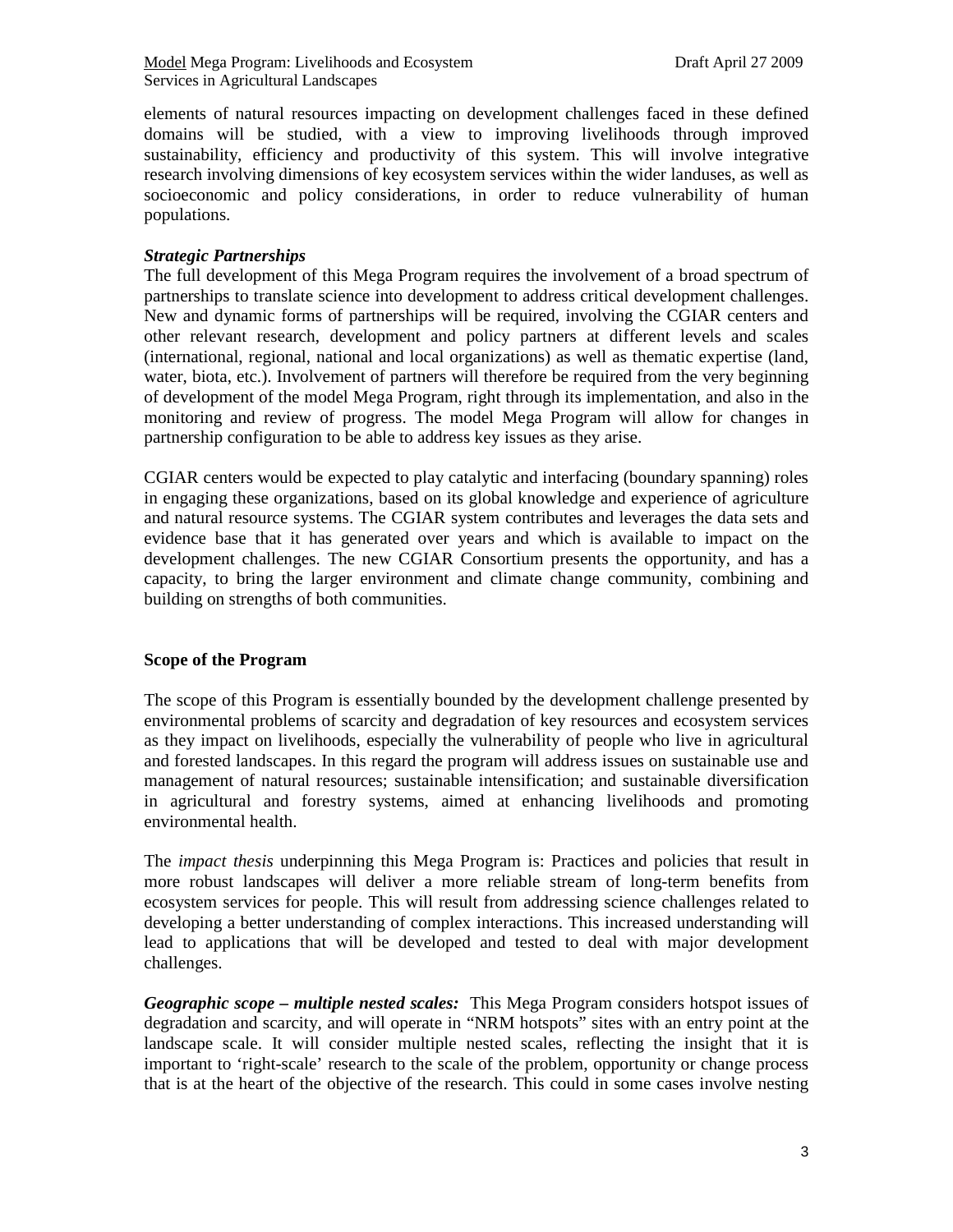research from the plot, through the farm, village, watershed, through to the country region, or even global scales.

In order to make the research in the model Mega Program tractable, targeting criteria would be used by the partnership to jointly identify areas of work. These may be at the confluence of several ecological, social and economic 'hot spots' of relevance to agriculture and natural resources management. Possible targeting criteria (incomplete list at this stage of the design process) include maps of poverty soils, land degradation, human health, productivity and factors influencing these; outcome and concurrence of global circulation models; occurrence of migration and conflicts; biodiversity hotspot analysis; and institutional capacity; and possibility of co-locating with partners. Example hotspot areas include: Amazon basin, African highlands, Congo forest basin, mountain mainlands south-east Asia, Andes, hillsides meso and south America, inland valleys Africa, intensive cereal-based agro-ecosystems, pastoral lands, desert margins, aquatic ecosystems, degraded forests, drylands, water scarce river basins such as those in the present Challenge Program on Water and Food.

## **Program Objectives and Timescale (5 &10 years)**

*Program Goal*: Sustainably improve livelihoods, ecosystem services and agricultural productivity and efficiency in landscapes.

*Objective 1 (science)***:** Identify options, baselines, tipping points, risks, opportunities, strategies and technologies to reverse trends of scarcity, degradation and vulnerability in selected landscapes. This will involve improving current abilities to analyze and anticipate, in an integrated manner, the impact of various drivers of change on the delivery of ecosystem services and livelihoods. The Mega Program will support cross scale, inter and transdisciplinary research, covering many methodologies and creating new paradigms. This would involve development of tools and methods for scenario analysis, impact monitoring, early warning, trade-off analysis and identification of possible critical thresholds and tipping points, among others.

*Objective 2 (policy)*: Contribute to practices, institutions and policies that result in landscape scale improvements to scarcity, degradation and vulnerability. Specifically the action research will seek to improve capacities to adapt, cope or mitigate the impact of drivers of change in selected landscapes.

*Objective 3 (capacity)*: Develop human and institutional capacity to effect meaningful change at the landscape and global scales in order to deliver the result of this model Mega Program and similar results outside of the scope of the model Mega Program. This requires the forming of an evidence-based science-policy-development partnership.

## **Intended Program Achievements**

## *Results (outputs)***:**

- Methodologies developed and analysis performed to unravel complexity and to provide evidence for policy
- Baselines, thresholds, analyses, and tipping points for environmental and livelihood variables.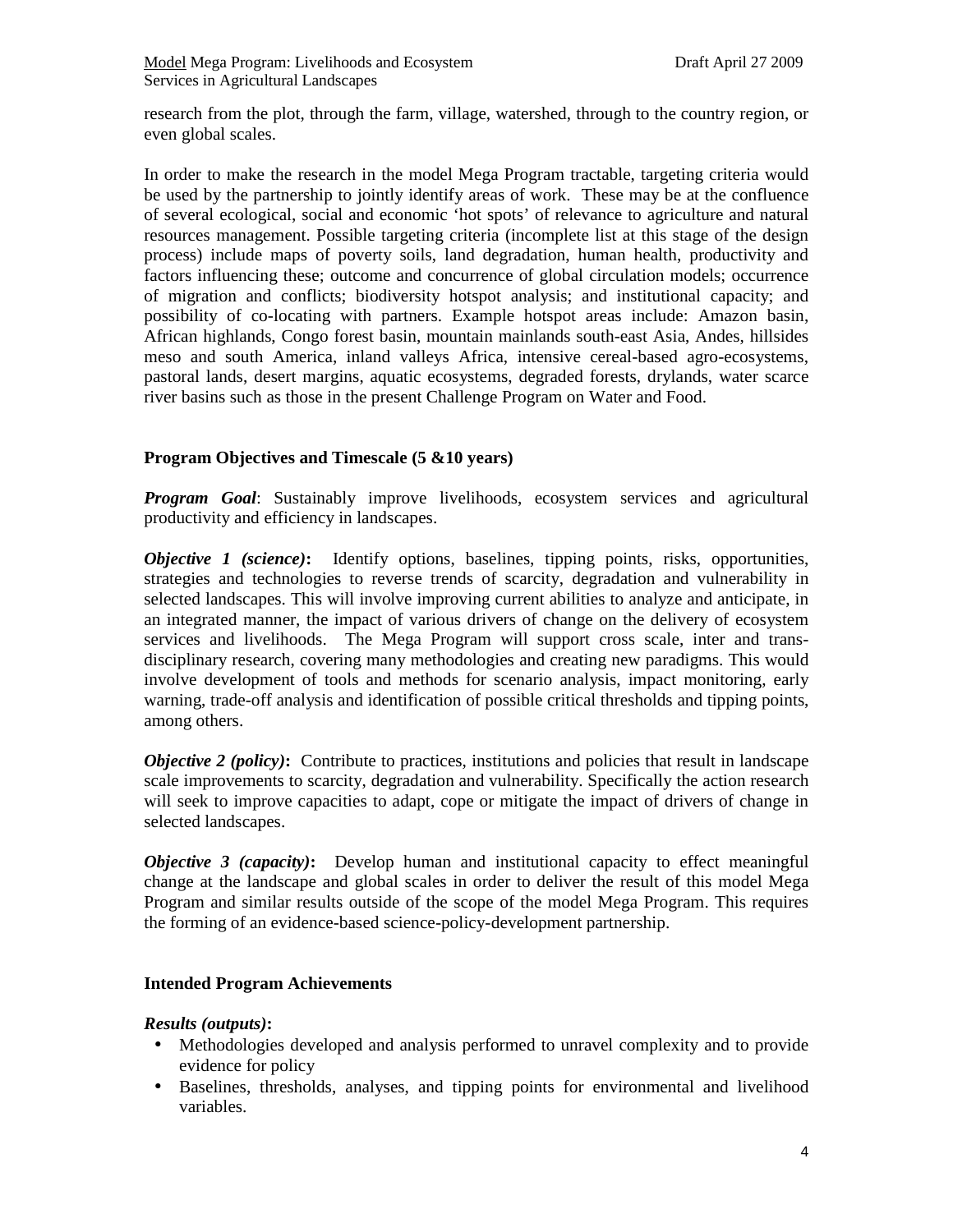- Broad partnerships established to carry out research, to deliver policy messages, to implement change.
- Communication and knowledge sharing to engage in policy setting and capacity building.
- Capacity building of institutions to integrate knowledge across sectors, and of researchers to provide evidence to policy processes.

## *Outcomes:*

- Practices changed at landscape "hotspot" areas as informed by research.
- Institutional arrangements that better integrate across sectors and scales established.
- Policies from local to global scale influenced by Mega Program work
- Investments into supporting the development objectives of the Mega Program made.

### *Impact* **(5 years and beyond):**

- Robust and better function ecosystems in 100 to 500 Million ha of land
- Poverty reduced on the order of 10 to 100 million people
- Human well-being including nutrition, health, income of 100 to 600 million people improved

*(The numbers show an order of magnitude, and would have to be based on better analysis depending on the hotspot shown)* 

#### **Pathways (and partners) linking outputs to outcomes and impact**

Program design would require that institutional structures are set up to promote impact pathways which would facilitate the uptake and use of component project parts. For example, the program would set up links to the development community and policy makers and fit together individual project components, relieving that responsibility from component projects. Most of the institutional participants along the impact pathway are included in the project partnership to facilitate impact.

*At "NRM Hotspots"* 

- Information (researchers) to policy makers and practitioners (government, NGOs, extension, landscape planning agencies, water agencies) with policy makers and practitioners informing research agenda.
- Local participating partners instigate change, creating a learning environment with communities.
- Use field and research evidence to engage and inform policy makers at global scales
- Large scale 'action-research' e.g. inserting evidence based policy into agricultural intensification projects of AGRA in their 'sustainable green revolution' program in 4 selected 'bread-basket' countries in Africa.

### *At Global Level*

- Target various organizations to instigate change including major investors such as the development banks and donors) at global and local scales using information base derived from local to global experience
- Influencing the research agenda through publications and conferences

#### *Proportion of MP investment in research outputs vs investments in outcomes*

The funding partition would be on the order of 50% for research, and 50% to support development outcomes (CGIAR would do 80% research and 20% development outcomes).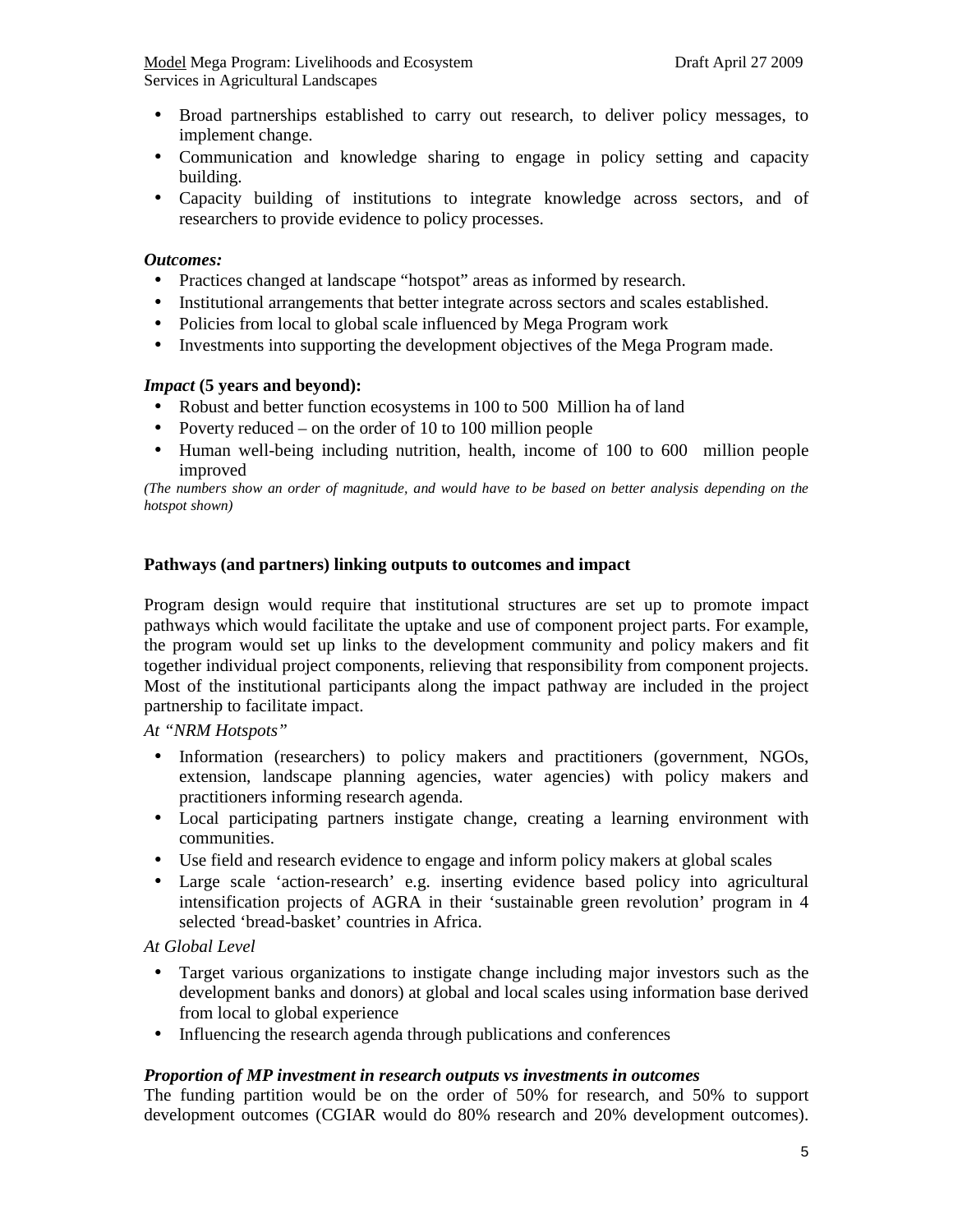An important strategy is to leverage more development fund into the agenda, and also to obtain more research funding to support the research and development link.

## **Program Content**

## *Topics*

A number of topics will be addressed, depending on the nature of the hotspot, including integrated research at multiple, nested scales, on selected themes such as:

- Production systems including fisheries, forestry, aquaculture, livestock, crop and mixed systems in irrigated, rainfed, and other ecosystems.
- Water availability, access, use and productivity, and health and environmental consequences from farm to river basin scales;
- Land use planning, land tenure, land degradation assessment, land rehabilitation, soil health
- Conservation agriculture and organic agriculture
- Terrestrial and aquatic biodiversity as they influence the sustainability, efficiency and resilience of agricultural landscapes
- Renewable energy demand, and sources of energy
- Climate change and other key drivers of change
- Political ecology and institutions, including innovative schemes and incentives that appropriately value ecosystem services
- Gender and power relations and socio-economic considerations

To be effective, the Mega Program must retain focus, and not try to cover all issues at the same time, rather key relevant issues, at the right mix of scales must be selected. As the MMP progresses, certain issues could be dropped and others added, reflecting increased understanding and the dynamic nature of NRM.

## *Program Themes*

Program themes tie together lessons drawn from hotspot issues and their field sites, and global analysis. They serve to integrate the Mega Program and to help investigate cross cutting issues across diverse sites. An indicative initial list includes:

- **Tradeoffs:** What tradeoffs are incurred when using the natural resource base of water, land, and biodiversity for food production and income generation? Methods are required to analyze linkages, values, and tradeoffs.
- **Climate Change Mitigation and Adaptation:** Impacts on carbon budgets of resulting from changes in investments, practices, technologies, institutions …
- **Institutions**: How can new institutional institutional arrangements (gender, access rights, decision making, policies, etc.) lead to desired outcomes.
- **Gender:** Analsyis of present relationships, how change may impact these; and ensuring that development changes are appropriately targeted for the best outcomes including equity.
- **Health:** How can change support improved human health?
- **Drivers and Trends**: What are trends in drivers of change including global trade, urbanization, climate change, energy demand, etc. and how are they likely to impact water use, forests, etc.?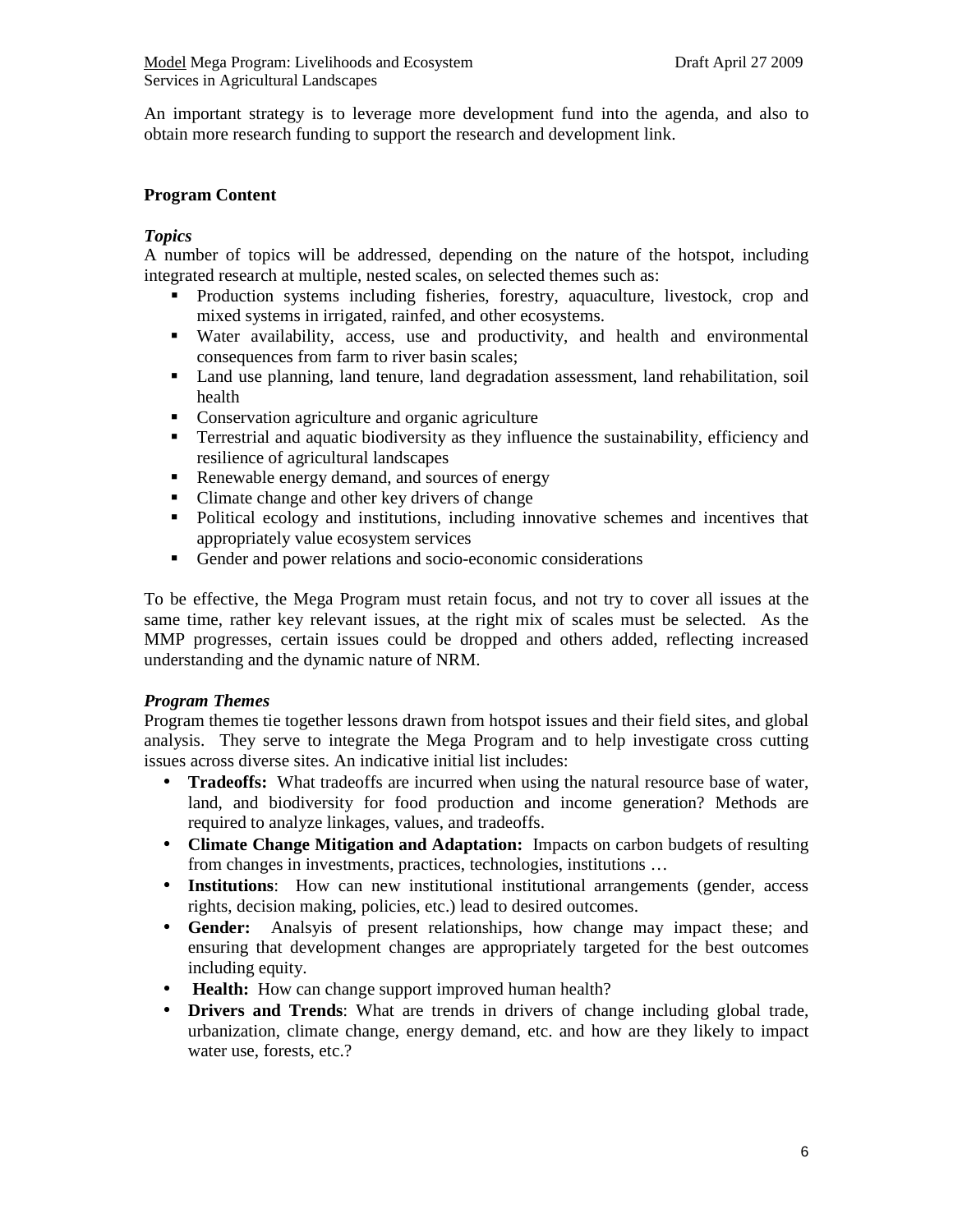## **Program Implementation**

*Partnership:* The MMP requires a comprehensive research-development-policy partnership with the following participant categories:

- *CGIAR centers:* for research, knowledge sharing and catalyzing partnerships, merging elements of existing Challenge Programs.
- *Other Research Partners* universities, advance research institutes, sub-regional organizations (e.g. ASARECA) for research and outreach
- *Global Policy Arena* Global conventions and related bodies, UN Organizations, other multi-lateral organizations: for changes in the global agenda.
- *International and National NGOs:* for advocacy, co-located studies and linking conservation and development goals
- *Investors*: bi- and multilateral donors, foundations, private sector: to provide input to the program from a donor perspective, and ultimately to fund pieces of the MP and its associated Agenda.
- *Regional Policy Arena*: Regional Economic Forums, regional partnerships, networks and commissions, to help set the Agenda, and set policies to support it.
- *Intervention zone & NRM hotspot area research, policy and development players*: government, universities, national agriculture research and extension services, NGOs, private sector, to carry out development activities in support of livelihoods and ecosystems.

## *Program Governance and Management and Partnerships*

Two management tiers are envisaged, one tier handling global scale plus integrating themes, and another tier managing work of 'hotspot' issues and sites (water scarcity, deforestation, land degradation). The second tier would be managed by three or four centers, each one responsible for a hotspot issue and a set of hotspot sites. A transition period is envisaged where the CGIAR center role in managing contracts is ultimately handed to the Consortium when it becomes functional.

## **Business Model**

Two business models are considered to handle the transition into the Consortium over a 5 year period. (See Annex with Figures 1-4 for a graphic explanation)

*Initial model*: The Consortium allocates funds to an Mega Program lead center representing an association of partners inside and outside the CGIAR. A lead center will be identified for overall coordination, coordinating the global work, and leading the thematic work, and other participating centers will be allocated responsibilities for leading research in identified NRM hotspots. To mobilize a large number of partners both inside and outside the CGIAR, the Mega Program will have the following governance arrangements.

*An Association Steering Committee* – of about 10 partner representatives drawn from key development, research, policy and investment partners representing the interests of the program participants. The role is to set a shared research for development agenda by contributing to overall strategy, and to advise the Mega Program management team on the scientific workplan and its implementation. Certain Association organizations will lead components (based on hotspot issues) and be responsible for handling major subcontracts to partners and leading work at hotspot areas. Association representatives would change over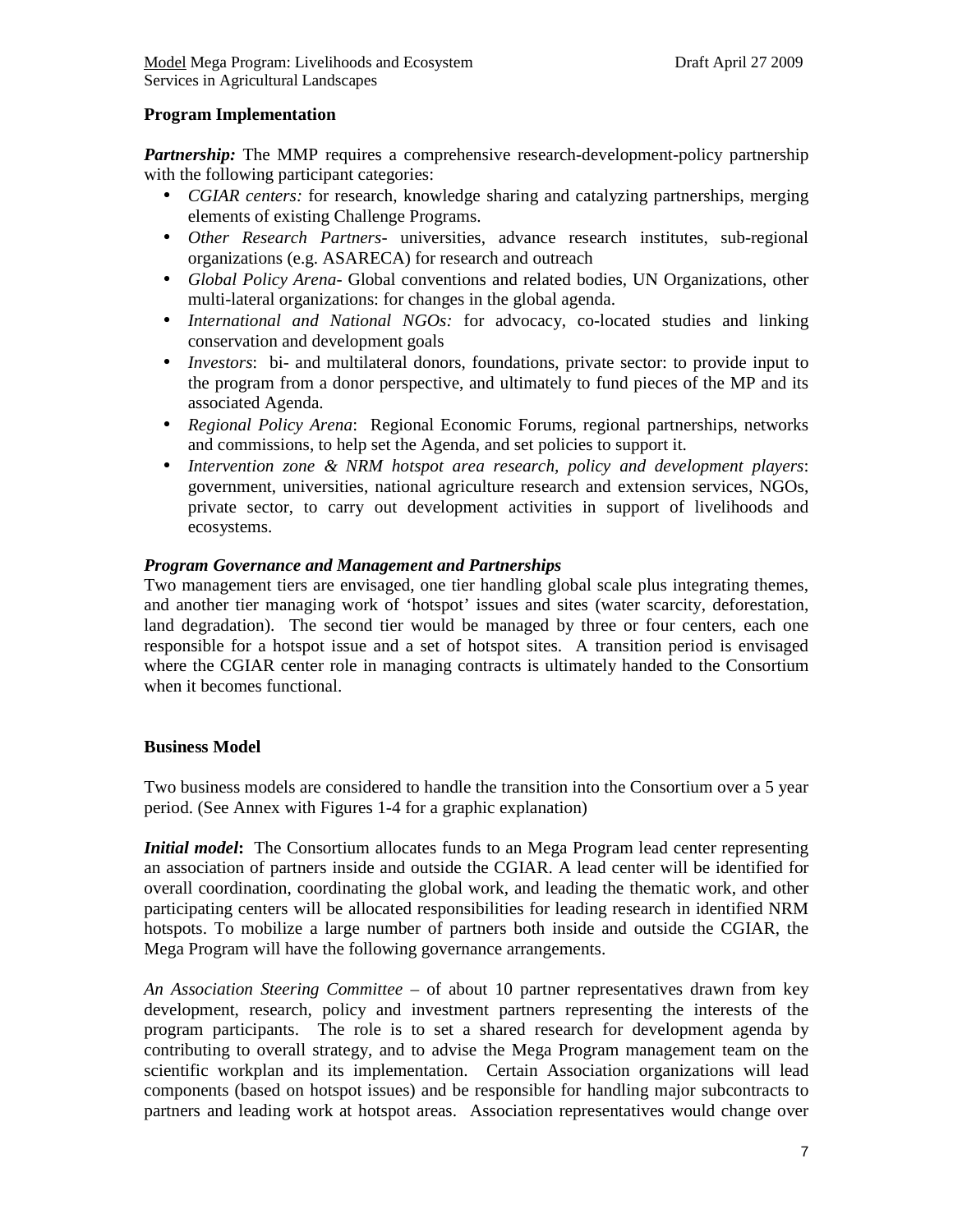time as the program evolves. Other Association members and stakeholder may bring their own funding (which they manage) in support of the model Mega Program program agenda.

*A Management Team with a Leader* – to develop the business and strategic plan, set milestones and success indicators, monitor and evaluate individual sub-projects, provide science and impact leadership, and oversee workplan implementation. The management team would be organized to handle themes, and hotspot work. They may include seconded staff from CGIAR centers.

*Lead Center* – is responsible for initiating and driving a successful program, and thus requires a significant role in program management and oversight including provision of a program director. The lead center initially holds fiduciary and financial responsibility for the program, and handles contracts and finances following Management Team decisions, and provides a secretariat providing administrative support (HR, finance, communications). An appropriate level of checks and balances and monitoring and evaluation is required to ensure adequate participation and reduce conflicts, and these are provided by the Consortium's monitoring and evaluation role and the Steering Committee. Similar roles are to be devolved to the three to four centers leading hotspot issues.

*The Association* – consisting of 200+ partner representatives from development, policy, research, investor organizations and is the group to carry out the Program. Partner organizations will carry out the research to development agenda, carry out research, do community outreach, be involved in policy advocacy, and engage in knowledge sharing. Partner organizations will have a voice in priority setting through the links with the Steering Committee. Some of the organizations will receive contracts to carry out the work either from commissioned or in cases where new expertise is sought, be competitively sought. Others will contribute funding and projects to agenda set by the program.

*Consortium* – initially carries out monitoring and evaluation of the overall achievements of the Mega Program, approves business and strategic plans.

*After Transition***:** Consortium handles contracts and other administrative support in addition to monitoring and evaluation functions**.** Lead centers (main and hotspot) will keep their role in managing the science for development aspect of the Mega Program.

The Mega Program will migrate to this option once the Consortium is ready to handle all contracting for the centers and all participating partners, especially given the large number of partners that will be engaged in the Mega Program. Under this option the Consortium is expected to undertake independent monitoring of the Program. Moving towards this option assumes at least 80% of the Consortium funding is flowing through the Fund and that the Consortium has developed the required capacity.

## **Budget and Funding Arrangements**

The CGIAR sponsored Centers currently invest between 25-30% (About \$150 Million) of their annual budgets into NRM related work. This Mega Program rationalizes these activities and funding arrangements. It is anticipated that the Mega Program will start with a funding level of \$50M from the Consortium to support the Mega Program agenda. In addition, during the first 5 years the Centers will continue to raise bilateral funds to support specific elements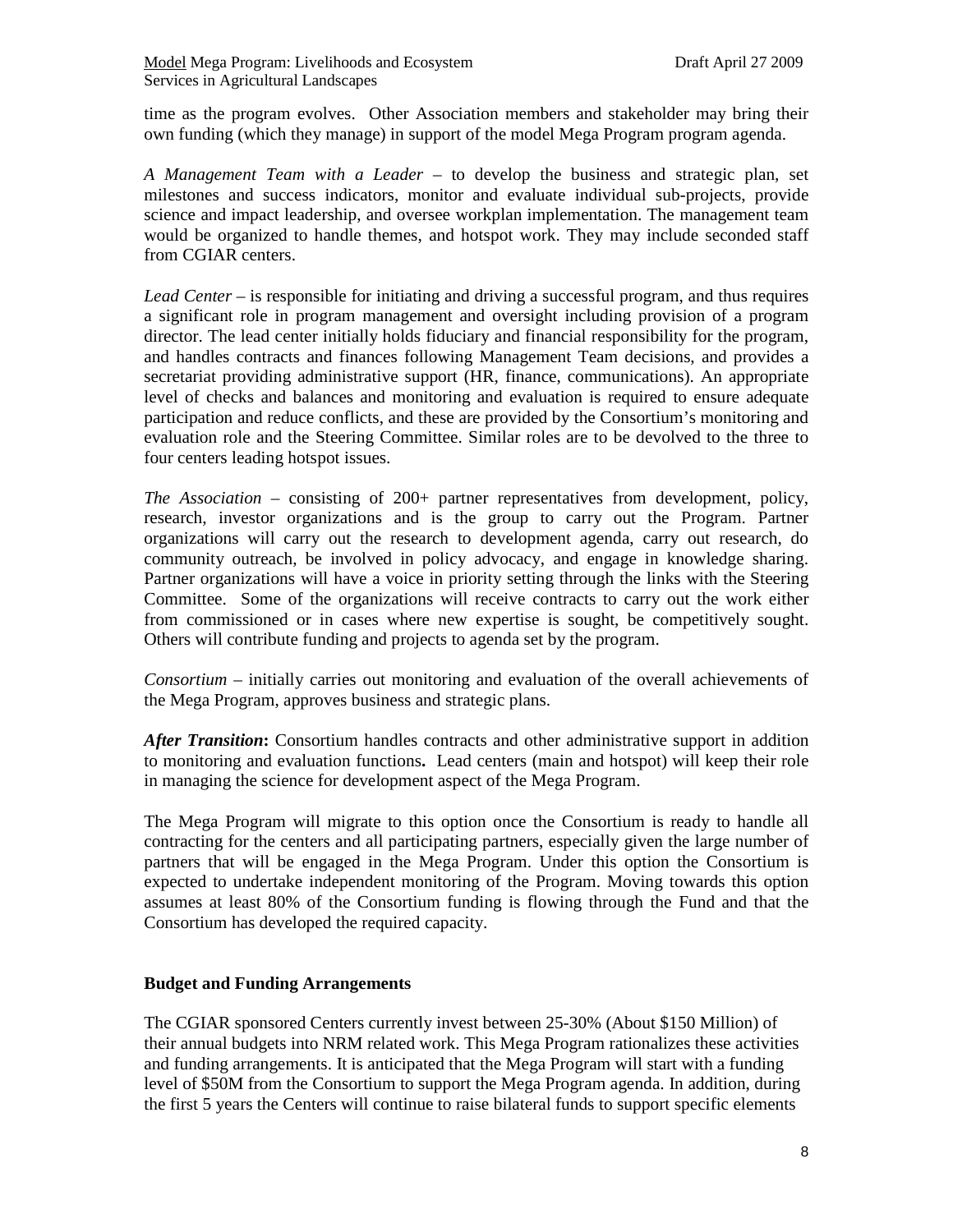of the Mega Program. After 5 years the funding from the Consortium is expected to grow to \$150 Million per year to support the research to development program, moving to a situation where most funds are allocated to the entire program through the Consortium, rather than bilaterally funding its elements.

This budget, representing roughly the current investments of the participating centers, is expected to help leverage – or be leveraged through – considerably greater partnership funds from partners who are focused on the delivery of development outcomes. The CGIAR's contribution to NRM will only be effective if international investors (e.g. IUCN, GEF implementing agencies) and governments are able to increase funding to implementation of development outcomes that are linked to the jointly developed agenda of the Mega Program (and the CGIAR).

At the end of 10 years funding to the Mega Program by the Consortium is expected to be \$200 representing 80% of the entire Mega Program budget channeled through the Fund. In addition to this budget, the Program will leverage additional extra budgetary funding to support development activities.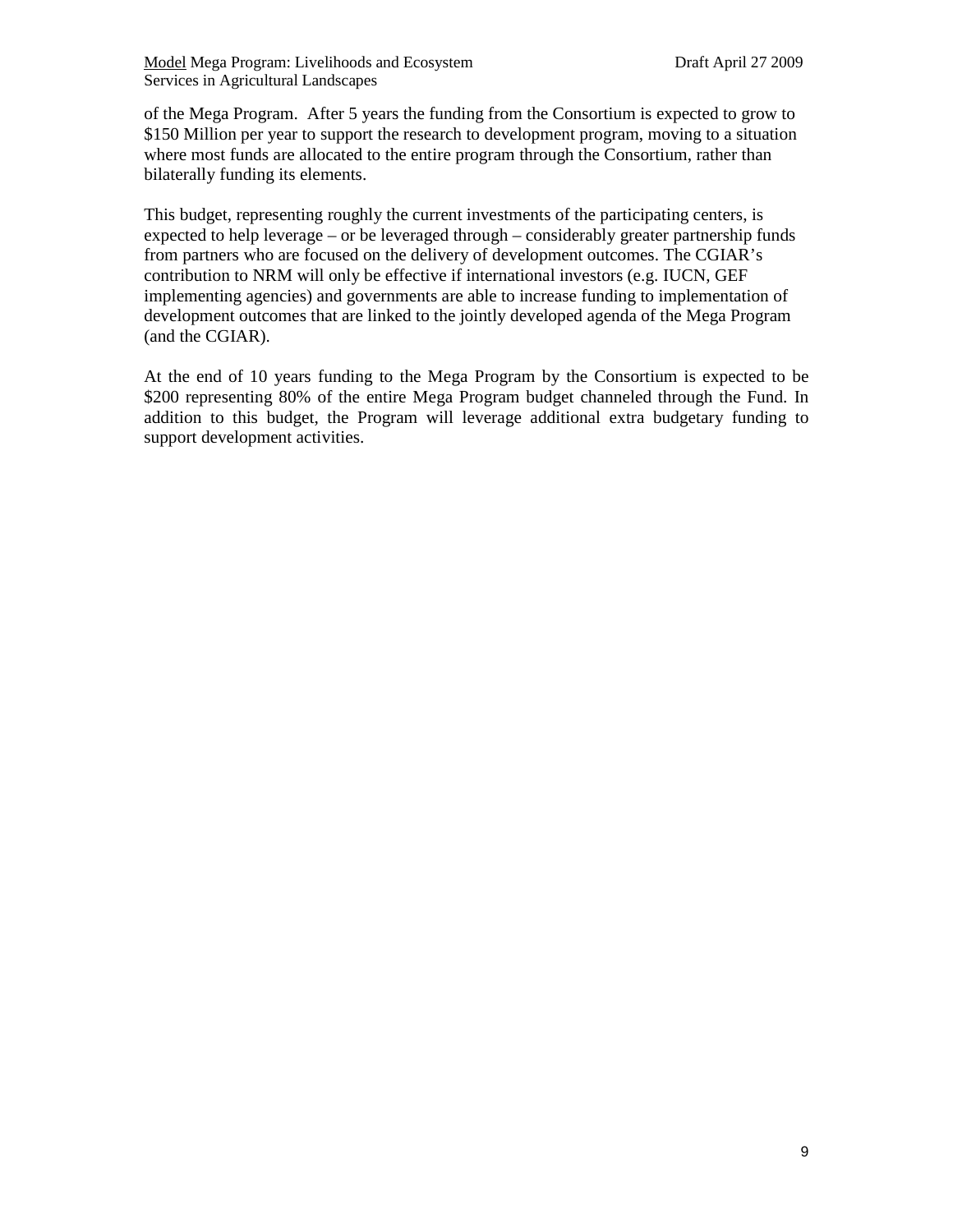#### ANNEX



………….

Fig. 2: Governance after Transition